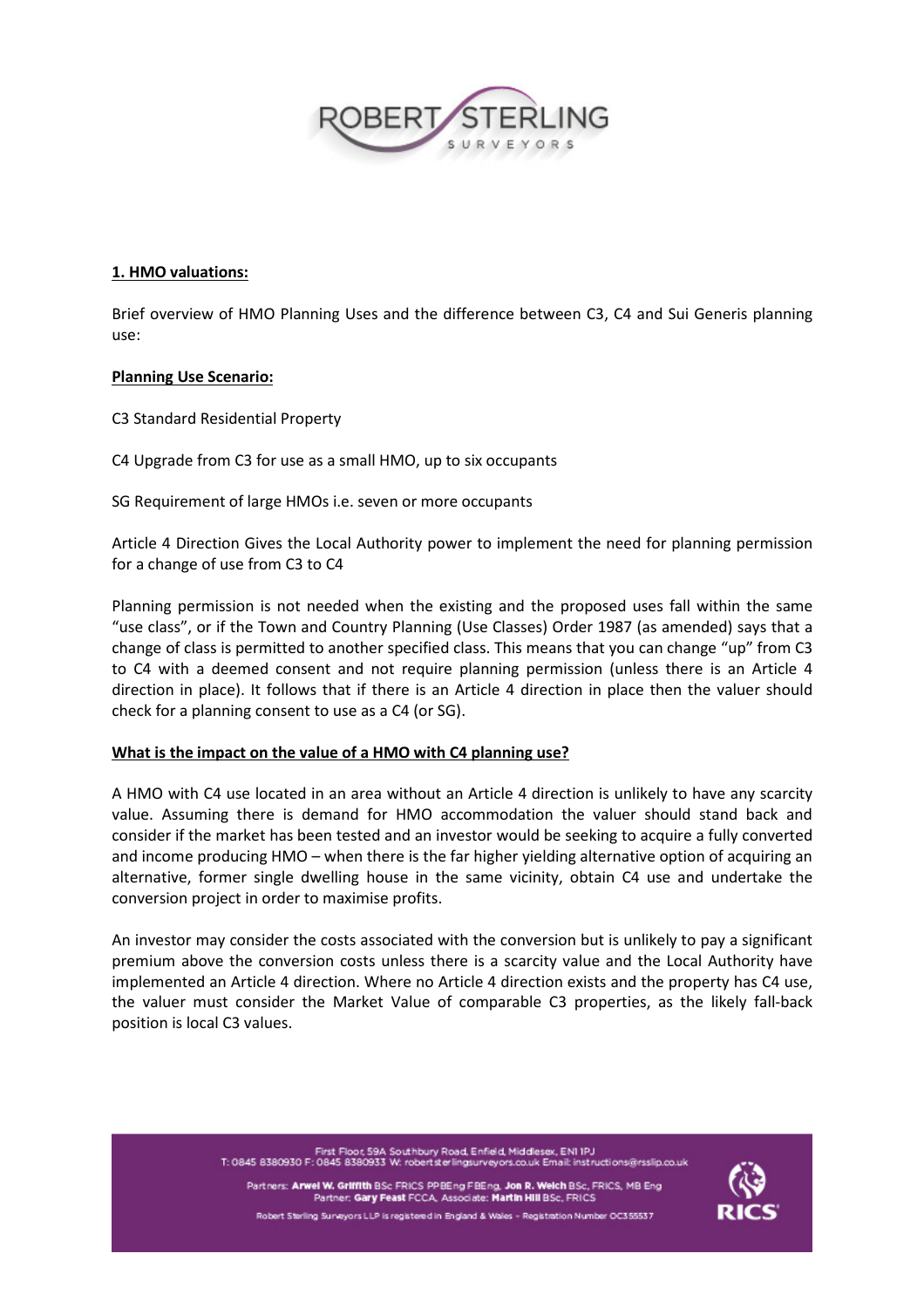

## **The valuation of C4 HMOs located in an Article 4 Direction and larger HMOs with Sui Generis use.**

Many of these are located in a well-established student /hospital areas where, for many years, a track record of fully let HMO investments sales are in existence. In this scenario the value is likely to be based on income and yield with consideration given to the running costs and sustainability.

### **HMO Valuation Guidance**

Planning Use Class Guidance C4 (No Article 4 Direction) (Up to and including 6 Occupants) The valuer should consider the Market Value of comparable C3 properties, as the likely fall-back position is local C3 values. A reasonable premium may be considered for the conversion works if the valuer believes the market would pay a premium. Any premium must be justified.

C4 (Located in an Article 4 direction area) (Up to and including 6 Occupants) If the income is sustainable the valuer should value based on the income and yield achieved from similar sales of HMOs, if the valuer believes this is an appropriate method of valuation. Sui Generis (Seven or more occupants) If the income is sustainable the valuer should value based on the income and yield achieved from similar sales of HMOs, if the valuer believes this is an appropriate method of valuation.

#### **Licencing**

Each Council has its own interpretation on the requirement for Licencing. The valuer is required to review the license if available and confirm how many persons the Licence allows in occupation.

#### **Overcrowding**

Consider the accommodation and any potential overcrowding in accordance with the Housing Act.

Many Local Authority licences have overcrowding rules and restrictions and the valuer should consider any potential implications. I would normally expect a minimum room size of  $-70$  sq. ft. (6.5) meters).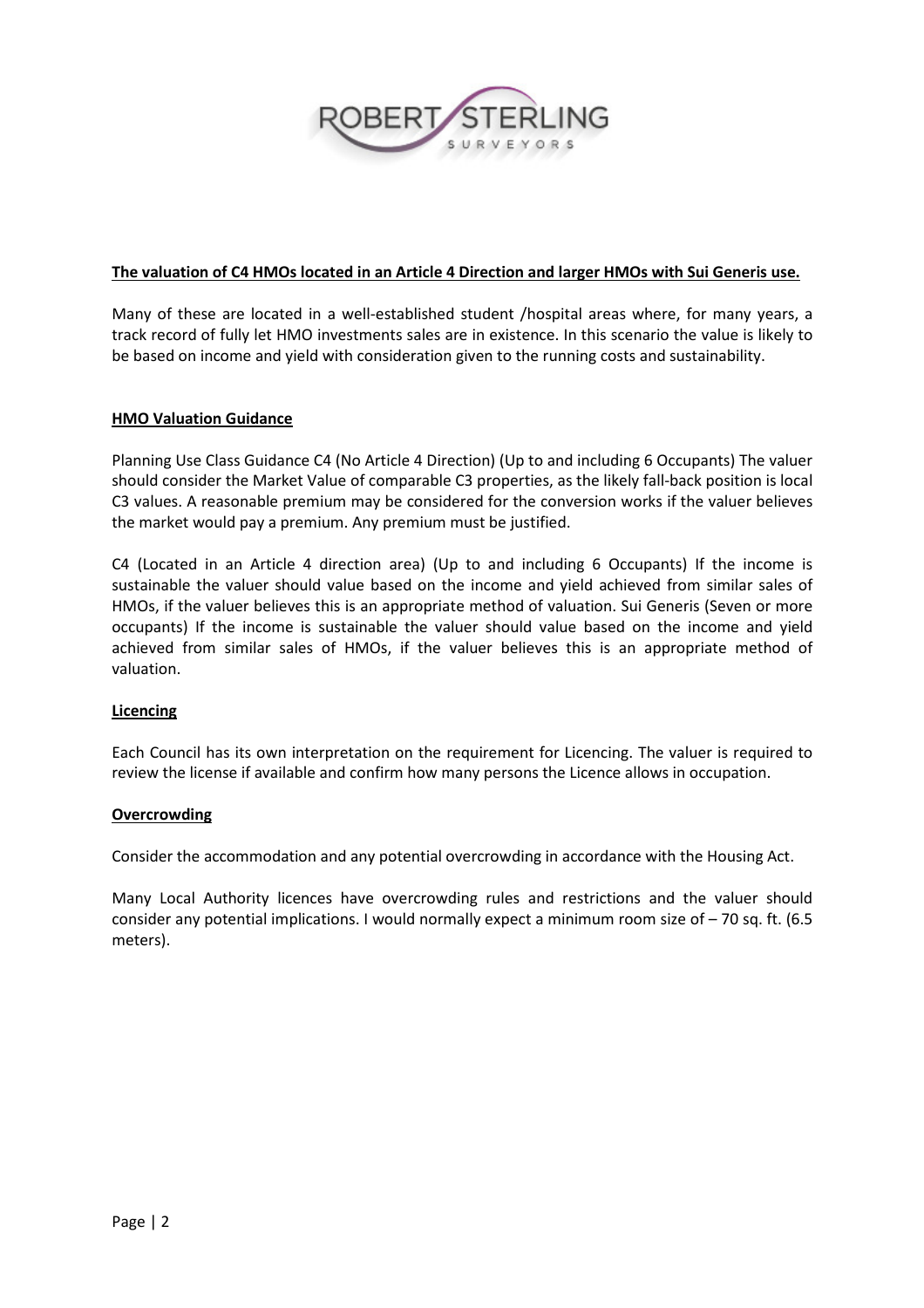

## **2. EPCs**

# **Overview**

As from the 1st April 2018 there is a requirement for any properties rented out in the private rented sector to normally have a minimum energy performance rating of E on an Energy Performance Certificate (EPC).

The regulations came into force for new lets and renewals of tenancies with effect from 1st April 2018 and for all existing tenancies on 1st April 2020. It will be unlawful to rent a property which breaches the requirement for a minimum E rating, unless there is an applicable exemption.

A civil penalty of up to £4,000 will be imposed for breaches.

Where at any time on or after 1st April 2018 a landlord lets a privately rented property which is F or G rated on a current legally required EPC, then energy efficiency improvements must be carried out to bring the property up to at least an E rating before the property is rented out, unless the landlord qualifies for an exemption and the exemption is registered on the Public Exemptions Register.

There several ways in which you will be classed as letting a property for these purposes:

- You grant a new assured tenancy, including a Shorthold
- You renew or extend an existing assured tenancy, including a Shorthold, by agreement with the tenant. This can be done when you grant a fresh tenancy to the same tenant or simply agree with the tenant that the existing tenancy will be extended
- A statutory periodic tenancy comes into existence following the ending of a fixed term assured tenancy (Shorthold or non-Shorthold). At that point the law imposes a new tenancy on the parties where the tenant stays after the fixed term has run out. This is treated as a new letting for these purposes
- A new assured tenancy by succession comes into existence when a family member takes over a Rent Act protected tenancy
- A new tenancy is granted to a Rent Act protected tenant of the same or a different property owned by the same landlord
- An agricultural occupancy or similar tenancy is granted, renewed or extended

In all the above cases the requirement to carry out energy efficiency improvements for noncompliant properties will arise where the property has a valid current EPC (i.e. no more than 10 years old) and the property is legally required to have an EPC because:

• The property which is being let or has in the past been let